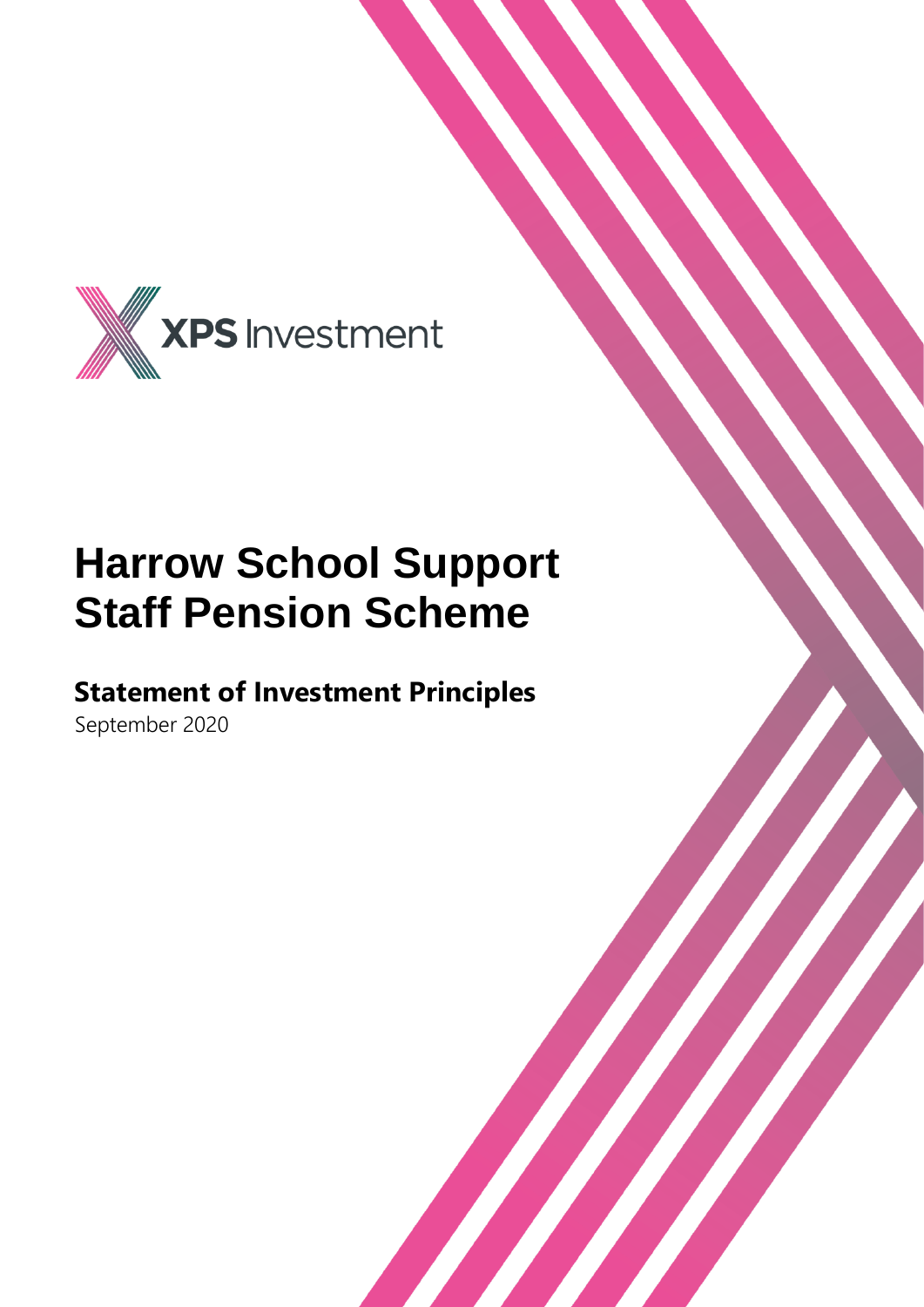## **Contents**

| 01 | <b>Introduction</b>                                 |                                                   |                 |  |  |
|----|-----------------------------------------------------|---------------------------------------------------|-----------------|--|--|
| 02 | <b>Scheme governance</b>                            |                                                   |                 |  |  |
| 03 | <b>Investment objectives and key considerations</b> |                                                   |                 |  |  |
| 04 | <b>Asset allocation strategy</b>                    |                                                   |                 |  |  |
|    | 04.01                                               | Alignment of incentives                           | $\overline{7}$  |  |  |
|    |                                                     | 04.02 Rebalancing policy                          | 8               |  |  |
|    |                                                     | 04.03 Expected returns                            | 8               |  |  |
|    |                                                     | 04.04 Diversification                             | 8               |  |  |
|    |                                                     | 04.05 Liquidity                                   | 9               |  |  |
|    |                                                     | 04.06 Additional Voluntary Contributions          | 9               |  |  |
|    | 04.07                                               | <b>Employer-Related Investments</b>               | 9               |  |  |
| 05 | <b>Monitoring</b>                                   | 10                                                |                 |  |  |
|    | 05.01                                               | <b>Investment Managers</b>                        | 10 <sup>°</sup> |  |  |
|    |                                                     | 05.02 Portfolio turnover costs                    | 10              |  |  |
|    |                                                     | 05.03 Investment manager duration                 | 10              |  |  |
|    |                                                     | 05.04 Performance and remuneration reporting      | 10              |  |  |
|    |                                                     | 05.05 Advisers                                    | 10 <sup>°</sup> |  |  |
|    |                                                     | 05.06 Other                                       | 10              |  |  |
| 06 | <b>Fees</b>                                         |                                                   | 11              |  |  |
|    | 06.01                                               | Funds                                             | 11              |  |  |
|    |                                                     | 06.02 Advisers                                    | 11              |  |  |
| 07 | <b>Risks</b>                                        |                                                   | 12 <sub>2</sub> |  |  |
| 08 | <b>Other issues</b>                                 |                                                   |                 |  |  |
|    |                                                     | 08.01 Statutory Funding Requirement               | 14              |  |  |
|    |                                                     | 08.02 Environmental, social and governance issues | 14              |  |  |
|    |                                                     | 08.03 Voting rights                               | 15              |  |  |
|    | Appendix A: Asset allocation                        | 16                                                |                 |  |  |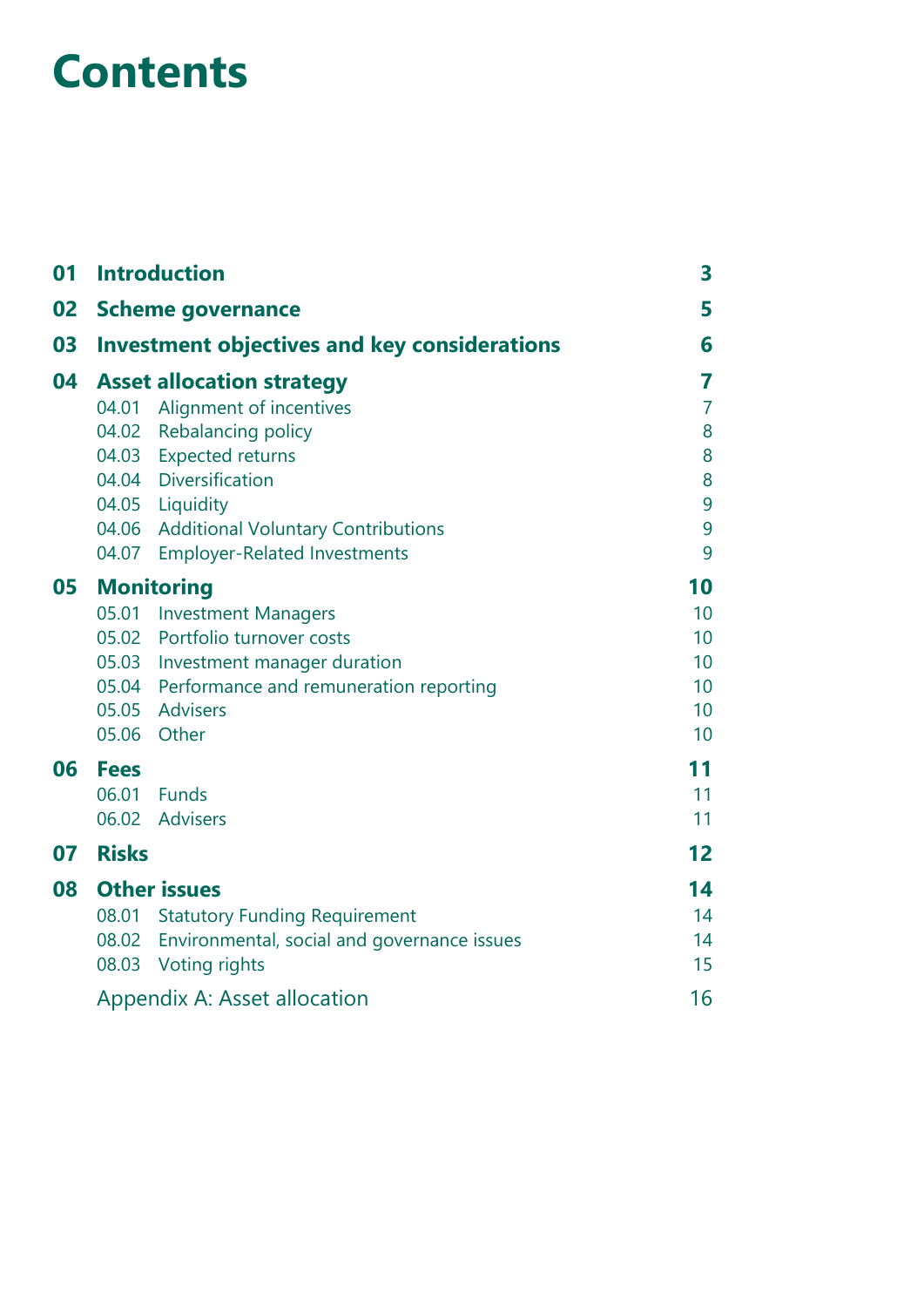# <span id="page-2-0"></span>01 **Introduction**

This document constitutes the Statement of Investment Principles ('the SIP') required under Section 35 of the Pensions Act 1995 for the Harrow School Support Staff Pension Scheme ('the Scheme'). lt describes the investment policy being pursued by the Trustees of the Scheme ('the Trustees') and is in accordance with the Government's voluntary code of conduct for Institutional Investment in the UK ('the Myners Principles'). This SIP also reflects the requirements of Occupational Pension Schemes (Investment) Regulations 2005.

The Scheme Actuary is William Wolfenden of XPS Pensions Limited and the Investment Adviser is XPS Investment Limited (collectively termed 'the Advisers').

The Trustees confirm that, before preparing this SIP, they have consulted with the employer, the Governors of Harrow School ('the Sponsoring Employer') and have obtained and considered written advice from the Advisers. The Trustees believe the Investment Adviser to be qualified by their ability and practical experience of financial matters and to have appropriate knowledge of the investment arrangements that the Scheme requires.

The Trustees are responsible for the investment of the Scheme's assets and for arranging administration of the Scheme. In order to meet the requirements of s36 of the Pensions Act (choosing investments), where they are required to make an investment decision, the Trustees obtain written advice from the Investment Adviser. They consider this to be proper advice as such term is defined in the Pensions Act 1995 because the Investment Adviser is authorised and regulated by the Financial Conduct Authority.

Given the size of the Scheme, the Trustees have decided the most cost effective way of investing the Scheme assets is to invest in pooled funds with Investment Manager organisations, rather than directly appointing an individual investment manager. They have also taken the decision not to directly appoint a custodian. Decisions about which pooled funds to invest in are made after receiving investment advice from the Investment Adviser.

In accordance with the Regulations this SIP will be reviewed at least every three years or on a significant change of investment policy.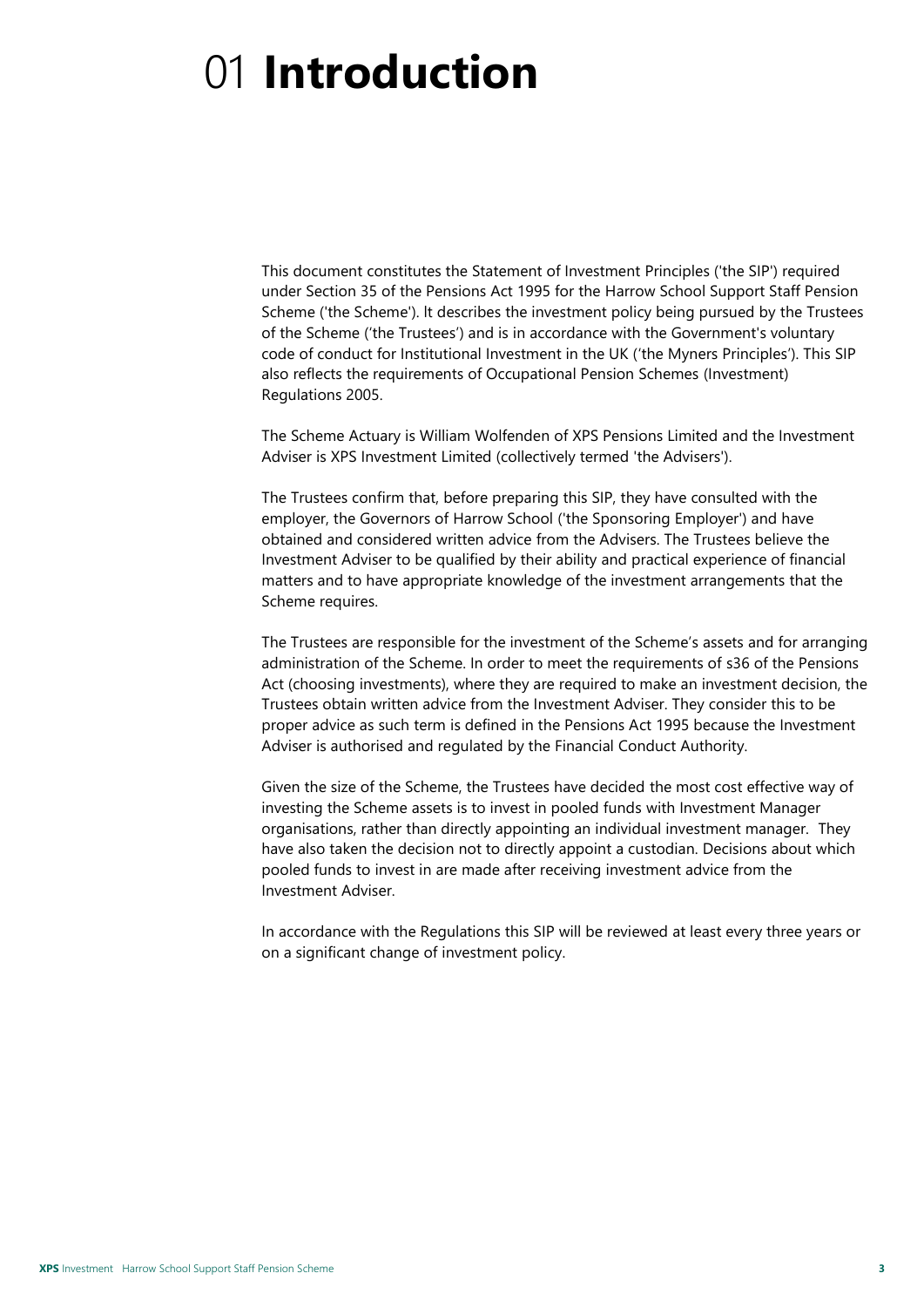#### **01.01 Declaration**

The Trustees confirm that this Statement of Investment Principles reflects the investment strategy they have decided to implement for the Scheme. The Trustees acknowledge that it is their responsibility, with guidance from the relevant Advisers, to ensure the assets of the Scheme are invested in accordance with these Principles.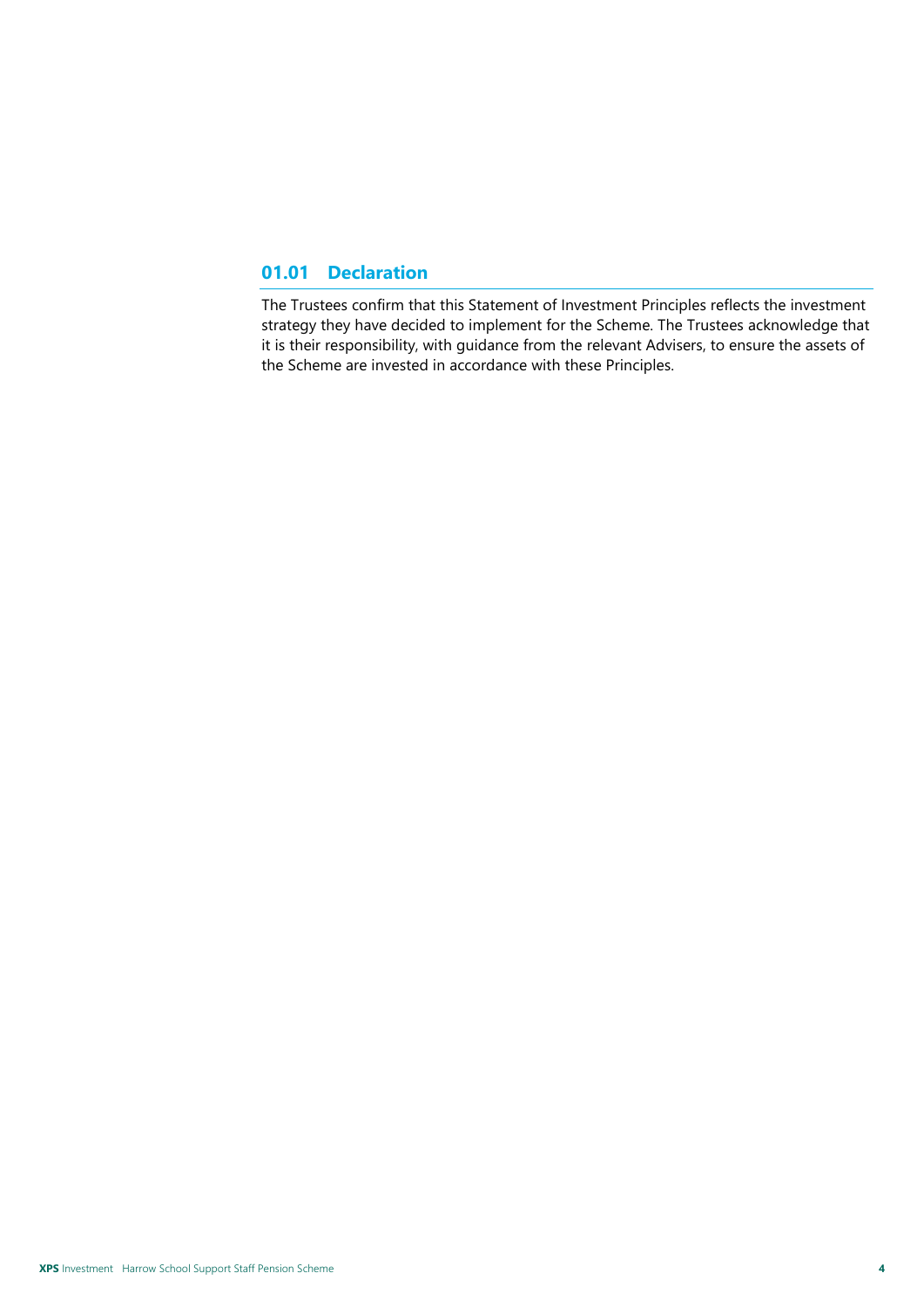# <span id="page-4-0"></span>02 **Scheme governance**

The Trustees are responsible for the governance and investment of the Scheme's assets. The Trustees consider that the governance structure set out in this SIP is appropriate for the Scheme as it allows the Trustees to make the important decisions on investment strategy, while delegating the day-to-day aspects to the managers of the funds. The Trustees have decided not to appoint an investment committee to which certain investment matters may otherwise be delegated.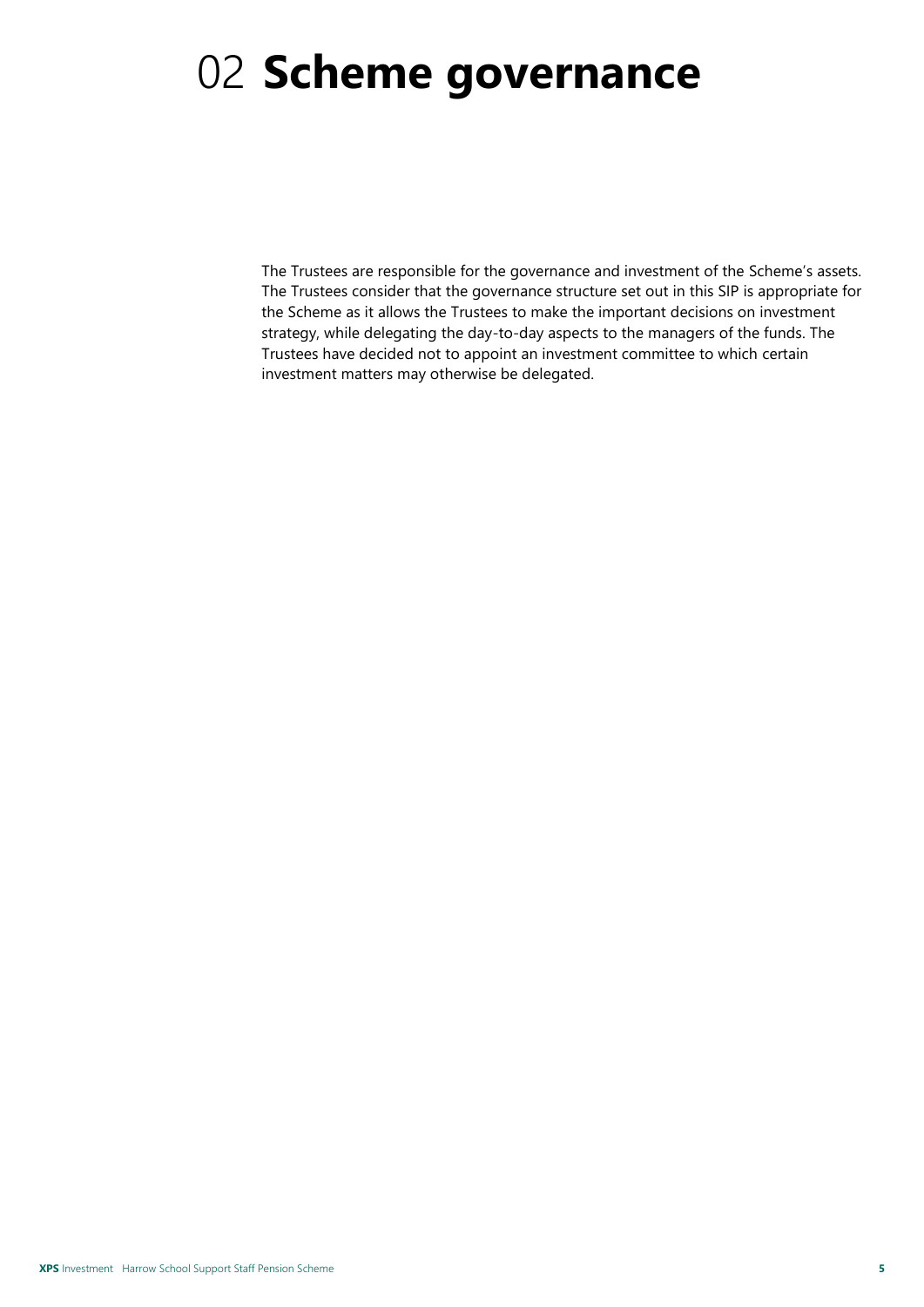## <span id="page-5-0"></span>03 **Investment objectives and key considerations**

The Trustees' investment objectives are:

- > To generate returns that will improve the funding level of the Scheme significantly.
- > To preserve the security of the members' benefits, having regard to the risks associated with the target level of return.
- > To operate a well-diversified asset allocation strategy, so as to avoid excessive reliance on any particular sector, asset, issuer or group of undertakings and so as to avoid accumulations of risk in the portfolio as a whole.

In addition, the Trustees ensure:

- > That return expectations for the investment strategy are consistent with assumptions made in relation to each formal actuarial valuation (and vice versa).
- > That the Scheme's funds are invested with a view to ensuring appropriate security, quality and liquidity and profitability of the portfolio as a whole.
- > That sufficiently liquid assets are available to meet benefit payments as they fall due.
- > That they consider the interests of the Sponsoring Employer in relation to the size and volatility of the Sponsoring Employer's contribution requirements.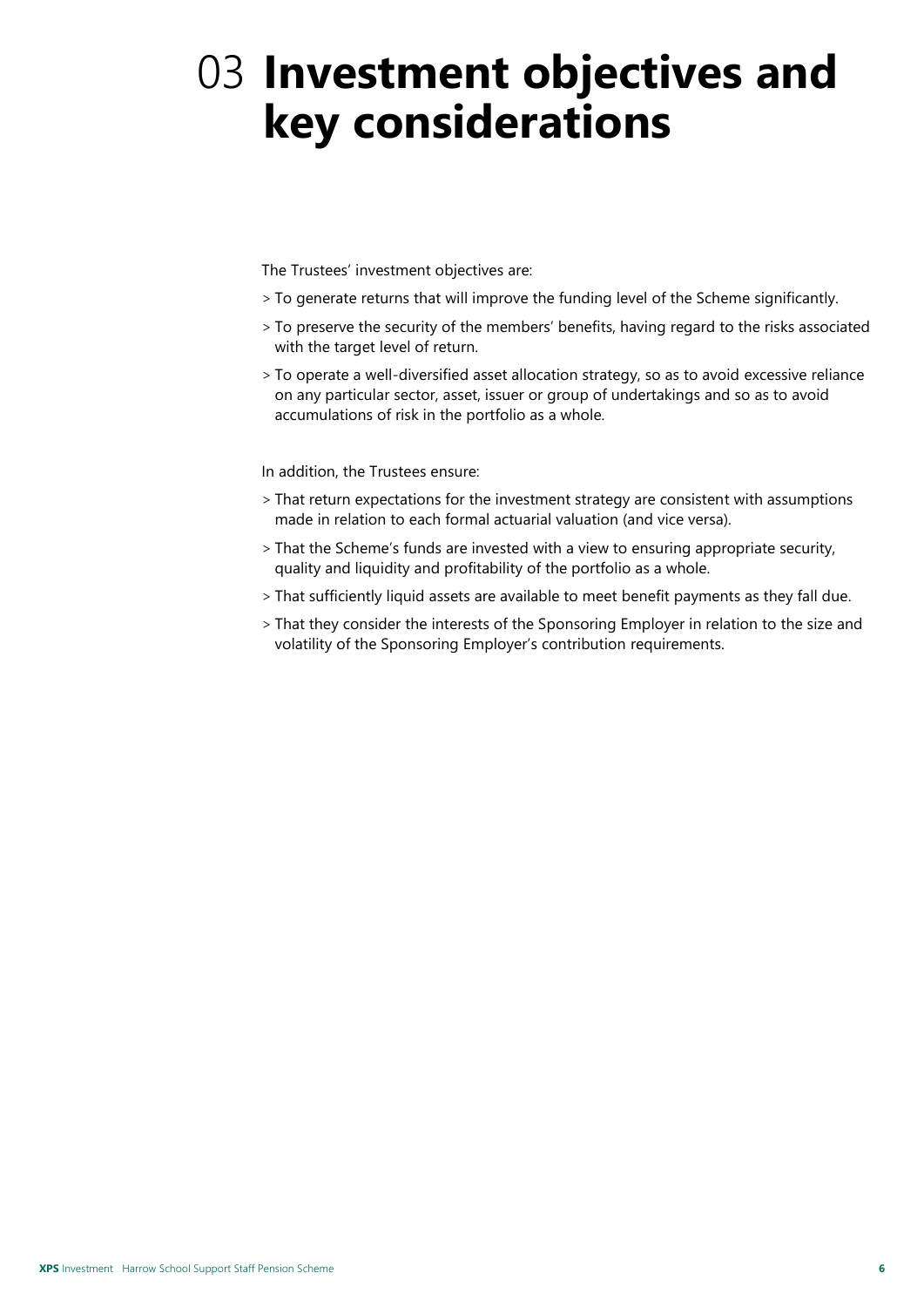## <span id="page-6-0"></span>04 **Asset allocation strategy**

The allocation between the asset classes making up the assets will vary over time to reflect, amongst other factors, the profile of the liabilities, the perceived relative value of the different asset classes and the perceived risk to the investment objectives. More details about the Trustees' asset allocation strategy are set out in Appendix A and any changes in such allocations will only be made after receiving written advice from the Investment Adviser that those changes are consistent with the investment objectives. The Trustees, in conjunction with the Investment Adviser, will regularly monitor the actual asset allocation of the Scheme's assets in each asset class against the chosen benchmark allocation and will seek to increase the allocation to matching assets over time to help protect improvements in the Scheme's funding position.

The Trustees' preference is for a significant proportion of the overall portfolio to be invested passively, in order to gain market exposure as cost-effectively as possible. Active management may be used where passive management is not viable or as a means of allocating between mainstream and specialist asset classes to improve governance and diversification.

The Trustees' asset allocation strategy is to draw a distinction between return-seeking and lower risk assets. The former will consist of holdings including, but not limited to, equities and diversified growth funds and the latter will consist of holdings including, but not limited to, corporate bonds, government bonds and, potentially, liability driven investment ("LDI") solutions. Where LDI solutions are included, these may make use of derivative instruments in order to help manage risk.

If any changes are required to be made to the Investment Managers or funds used to implement the investment strategy, the Trustees will first consult with the Investment Adviser but for the avoidance of doubt any such change will not in and of itself constitute a change of investment policy requiring a revision to this SIP.

#### <span id="page-6-1"></span>**04.01 Alignment of incentives**

Based on the structure set out in Appendix A, the Trustees consider the arrangements with the Investment Managers to be aligned with the Scheme's overall strategic objectives. Details of each specific mandate are set out in agreements and pooled fund documentation with each Investment Manager.

The amounts allocated to any individual category or security will be influenced by the overall benchmark and objectives, varied through the Investment Managers' tactical asset allocation preferences at any time, within any scope given to them through any asset allocation parameters set by the Trustees or governing the pooled funds in which the Scheme is invested.

The Trustees will ensure that the Scheme's assets are predominately invested in regulated markets to maximise their security.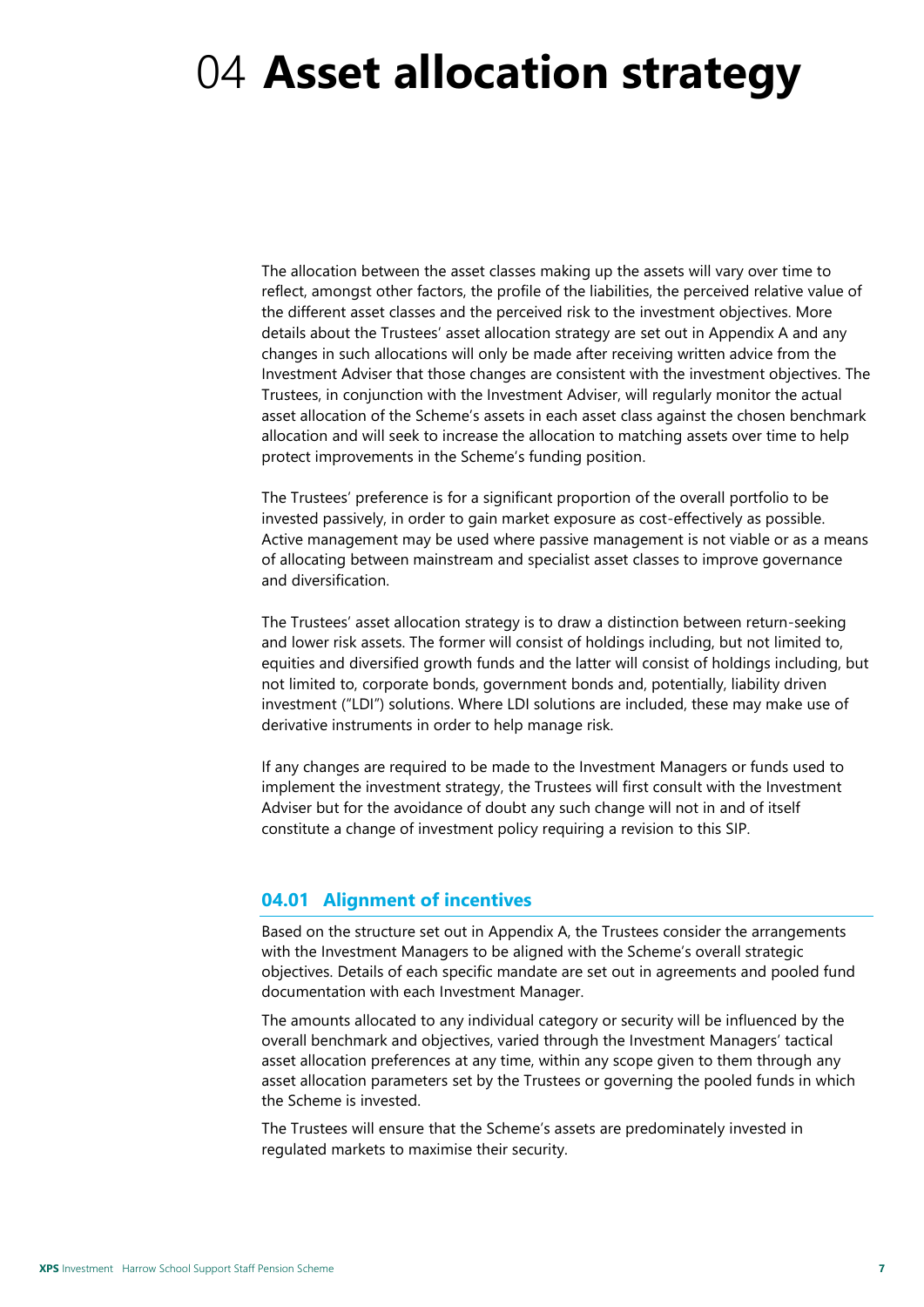### **Asset allocation strategy contd…**

Investment Managers are incentivised to perform in line with expectations for their specific mandate as their continued involvement as Investment Managers as part of the Scheme's investment strategy – and hence the fees they receive – are dependent upon them doing so. They are therefore subject to performance monitoring and reviews based on a number of factors linked to the Trustees' expectations.

The Trustees encourage Investment Managers to make decisions in the long-term interests of the Scheme. The Trustees expect engagement with management of the underlying issuers of debt or equity and the exercise of voting rights on the basis that such engagement can be expected to help Investment Managers to mitigate risk and improve long term returns.

As covered in more detail in this document, the Trustees also require the Investment Managers to take ESG factors and climate change risks into consideration within their decision-making as the Trustees believe these factors could have a material financial impact in the long-term. The Trustees therefore make decisions about the retention of Investment Managers, accordingly.

#### <span id="page-7-0"></span>**04.02 Rebalancing policy**

The Trustees, in conjunction with the Advisers, will monitor the actual asset allocation of the Scheme on a regular basis via regular investment updates received from the Advisers. If the actual allocation is materially different from the chosen benchmark allocation, the Trustees will make a decision as to whether to switch assets back to the strategy following consideration of advice.

#### <span id="page-7-1"></span>**04.03 Expected returns**

The Trustees expect the return on the Scheme's assets to be consistent with the investment objectives above. Details of the return targets of the Scheme's investments are given in Appendix A. These return targets are based on XPS internal assumptions as at 30 June 2020. The Trustees recognise that, over the short term, performance may deviate from their long-term targets.

For the Technical Provisions, a prudent estimate of returns will generally be used, as agreed in the Statement of Funding Principles, on the basis of advice from the Scheme Actuary.

#### <span id="page-7-2"></span>**04.04 Diversification**

The choice of asset classes, in particular, is designed to ensure that the Scheme's investments are adequately diversified given the Scheme's circumstances. The Trustees will monitor the strategy regularly to ensure that they are comfortable with the level of diversification.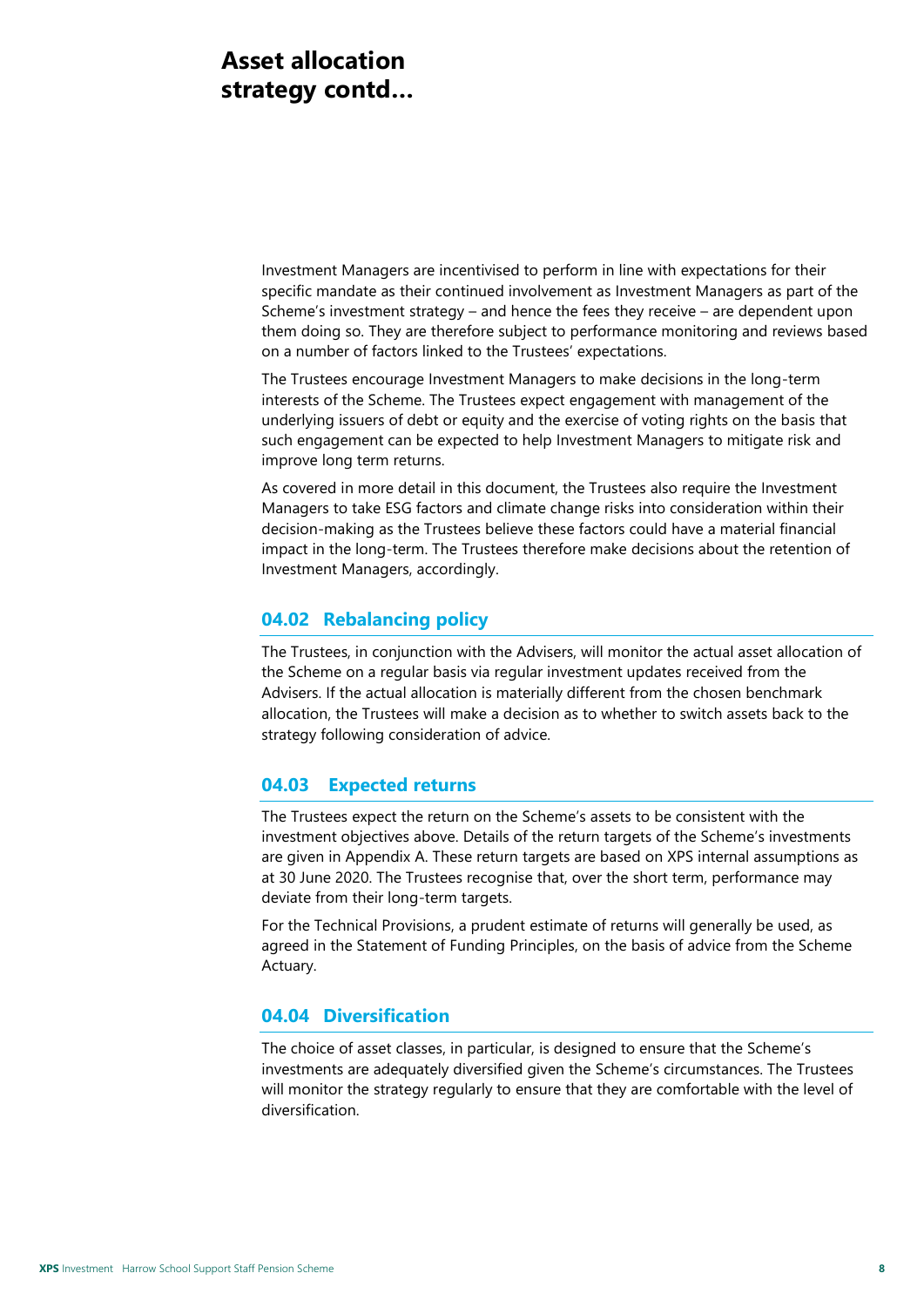### **Asset allocation strategy contd…**

#### <span id="page-8-0"></span>**04.05 Liquidity**

The Trustees' policy is that the majority of the assets are held in pooled funds with frequent redemption dates that are sufficiently liquid to be realised ahead of any planned or unexpected demand for cash. Furthermore, the majority of underlying investments held should be traded regularly on a public exchange such that there are no foreseeable circumstances in which redemption requests could not be met.

#### <span id="page-8-1"></span>**04.06 Additional Voluntary Contributions**

Some members of the Scheme have paid Additional Voluntary Contributions ("AVCs") into the Scheme, which are invested and will be used to increase benefits at retirement, or in the event of death. Members who pay AVCs are able to invest in various pooled funds operated by AXA.

#### <span id="page-8-2"></span>**04.07 Employer-Related Investments**

The Trustees' policy is not to hold any direct employer-related investments as defined in the Pensions Act 1995, the Pensions Act 2004 and the Occupational Pension Schemes (Investment) Regulations 2005.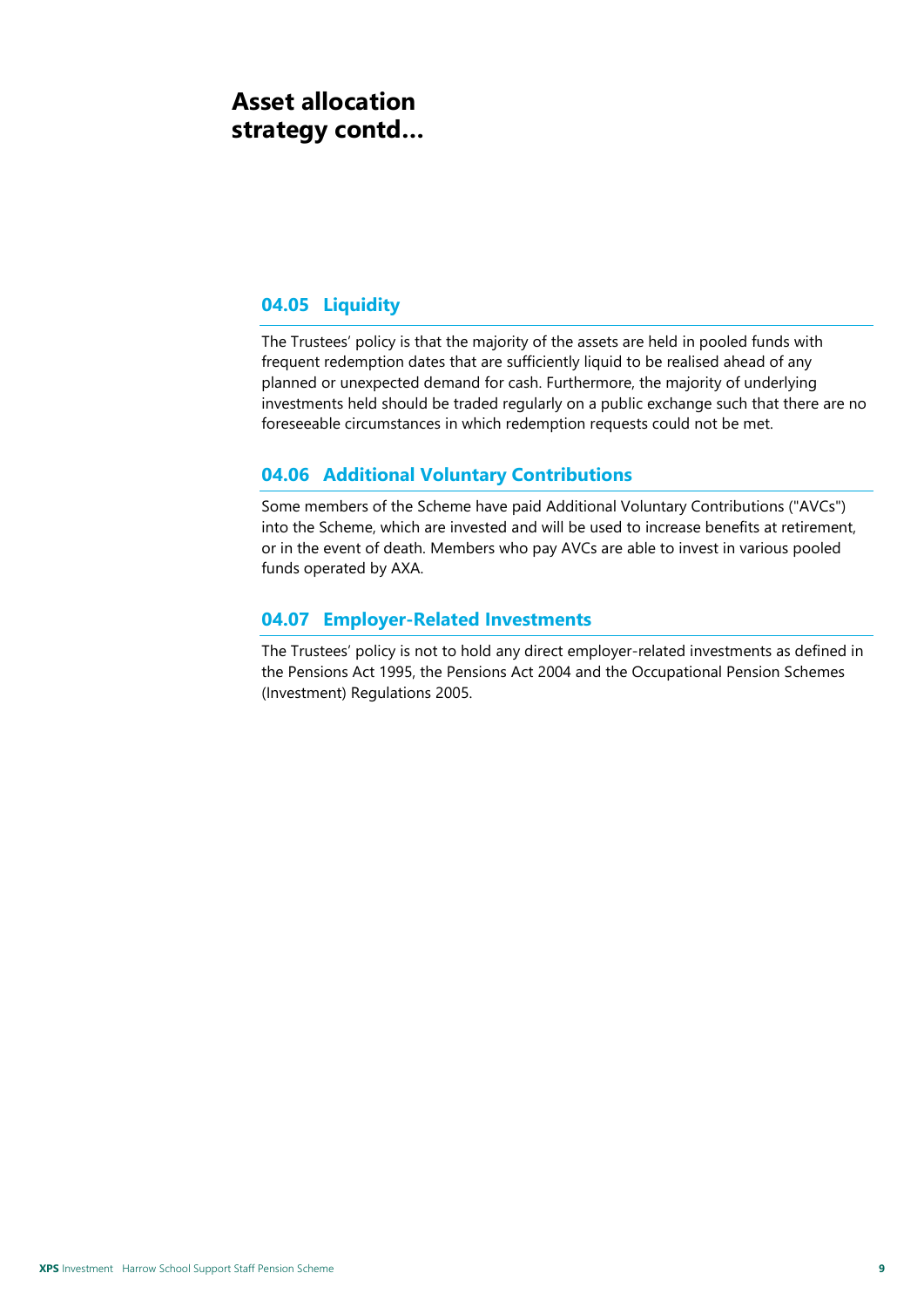# <span id="page-9-0"></span>05 **Monitoring**

#### <span id="page-9-1"></span>**05.01 Investment Managers**

The Trustees, or the Investment Adviser on behalf of the Trustees, will regularly review the performance of the pooled funds to satisfy themselves that the funds selected are continuing to meet the investment objectives within a tolerable level of underperformance risk.

#### <span id="page-9-2"></span>**05.02 Portfolio turnover costs**

The Trustees require the Investment Managers to report on actual portfolio turnover at least annually, including details of the costs associated with turnover, how turnover compares with the range that the Investment Manager expects and the reasons for any divergence.

#### <span id="page-9-3"></span>**05.03 Investment manager duration**

Appointments of Investment Managers are expected to be long-term, but the Trustees will review the appointment of the Investment Managers in accordance with their responsibilities.

#### <span id="page-9-4"></span>**05.04 Performance and remuneration reporting**

The Trustees receive regular performance monitoring reports from the Investment Adviser which consider performance over the half, one and three year periods. In addition, any significant changes relating to the Trustees' selection and deselection criteria that the Investment Adviser is aware of will be highlighted, which may lead to a change in the Investment Adviser's rating for a particular mandate.

These ratings help to determine an Investment Manager's ongoing role in implementing the investment strategy. If there are concerns, the Trustees may carry out a more indepth review of a particular Investment Manager. Investment Managers will also attend Trustees' meetings as requested.

Fund manager remuneration is considered as part of the manager selection process. It is also monitored regularly with the help of the Investment Adviser to ensure it is in line with the Trustees' policies and with fee levels deemed by the Investment Adviser to be appropriate for the particular asset class and fund type.

#### <span id="page-9-5"></span>**05.05 Advisers**

<span id="page-9-6"></span>The Trustees will monitor the quality of advice given by the Advisers on a regular basis.

#### **05.06 Other**

The Trustees are required to review this SIP on a triennial basis, or, without undue delay, following any changes to the investment strategy.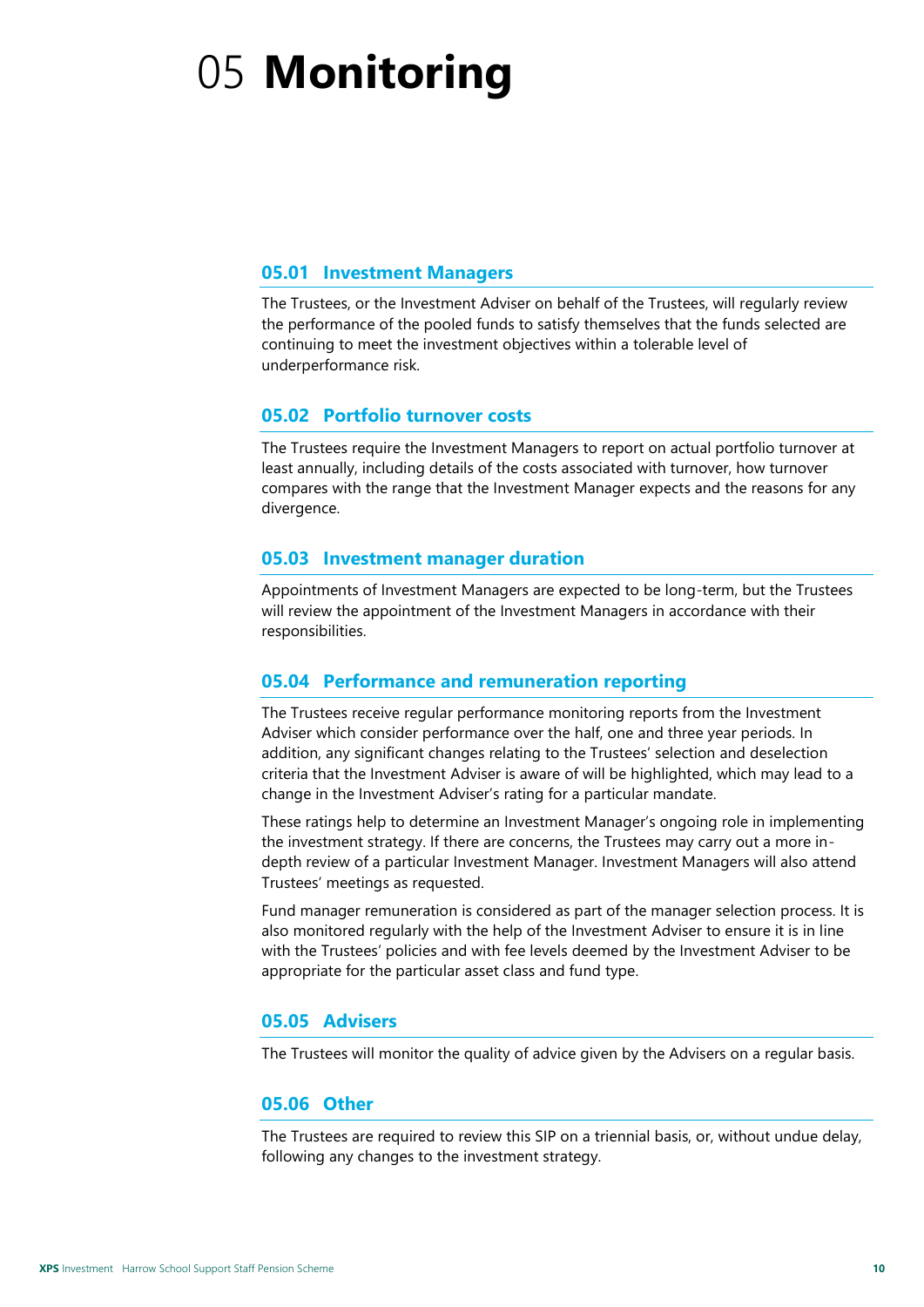### <span id="page-10-0"></span>06 **Fees**

#### <span id="page-10-1"></span>**06.01 Funds**

The Investment Managers are paid a management fee, embedded in their pooled funds, on the basis of asset under management. The Trustees will seek to ensure that the fees charged for the funds they use and their expense ratios are consistent with levels typically available in the industry for such funds. The current fee expectations for the investment strategy are set out in Appendix A.

#### <span id="page-10-2"></span>**06.02 Advisers**

Fees paid to the Advisers are based either on actual time spent and hourly rates for relevant individuals, or on fixed fees agreed for specifically defined projects.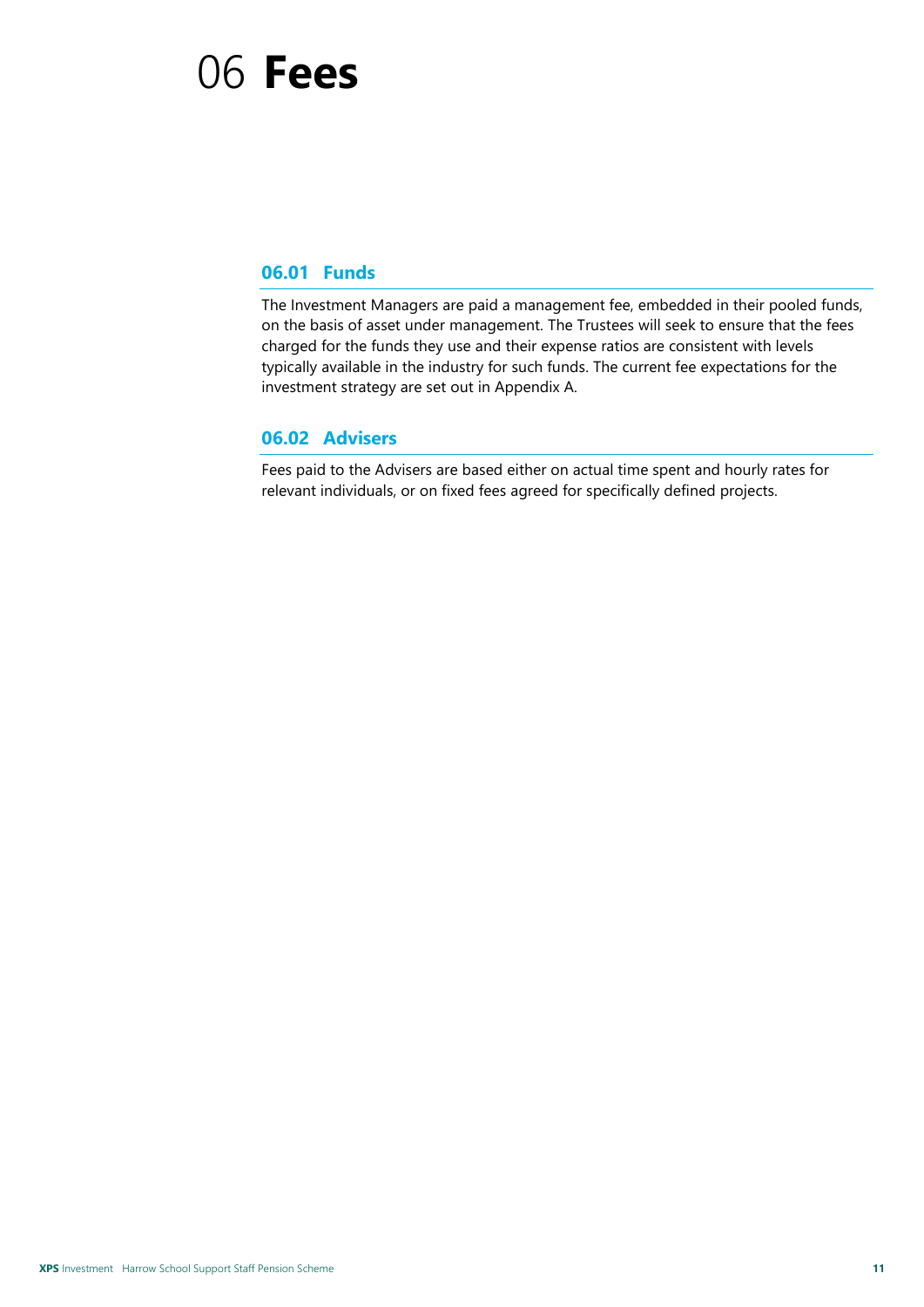## <span id="page-11-0"></span>07 **Risks**

The Trustees recognise a number of risks involved in the investment of assets of the Scheme:

- i. Interest rate risk the risk that liabilities will increase as a result of a fall in interest rates without a similar increase in the value of the assets is measured by reference to the percentage of liabilities that are interest rate hedged and addressed by holding a significant proportion of the Scheme in assets that are matching assets that will increase in value as interest rates fall.
- ii. Inflation risk the risk that liabilities will increase as a result of an increase in the expected rate of inflation without a similar increase in the value of the assets is measured by reference to the percentage of liabilities that are inflation hedged and managed by holding assets such as equities that are expected to increase in value in the long term as a result of inflation and/or by holding index-linked gilts/LDI products whose value increases as inflation expectations increase.
- iii. Diversification risk the risk that the Scheme is exposed to a significant loss from esoteric factors relating to a single investment are measured by reference to the maximum exposure limits in each pooled fund and addressed by investing in a number of pooled funds that have minimum diversification requirements.
- iv. Liquidity risk the risk that liabilities cannot be met when due is addressed through the use of pooled funds, the majority of which have frequent redemption dates, and by ensuring the Scheme's investment is not disproportionate relative to the overall size of the pooled fund(s).
- v. Underperformance risk the risk that each fund held underperforms its expected level of return over the medium to long term. This is addressed through monitoring closely the performance of each fund and taking necessary action when this is not satisfactory.
- vi. Organisational risk the risk of losses arising through operational mistakes or errors is addressed through regular monitoring of the Investment Managers and the Advisers.
- vii. Sponsor risk the risk that the Sponsoring Employer ceases to exist or otherwise is unable to fully support the Scheme is measured by reference to the strength of the Sponsoring Employer covenant and is managed by ensuring the asset allocation strategy takes into account the level of sponsor risk and any changes in it over time.
- viii. Market risk the risk of the Scheme failing to meet its investment objectives due to a general decline in markets is measured by reference to the expected volatility of return seeking assets relative to equity markets and is managed by investing across a diverse selection of return seeking assets which are expected to have returns that are not directly correlated.
- ix. Credit risk the risk that a bond issuer will default on its obligations is measured by reference to the exposure of funds to corporate debt and is managed by investing in funds with a diversified list of credits.
- x. ESG risk the risk of environmental, social and governance factors that materialises when these are not given significant consideration. This can be addressed by having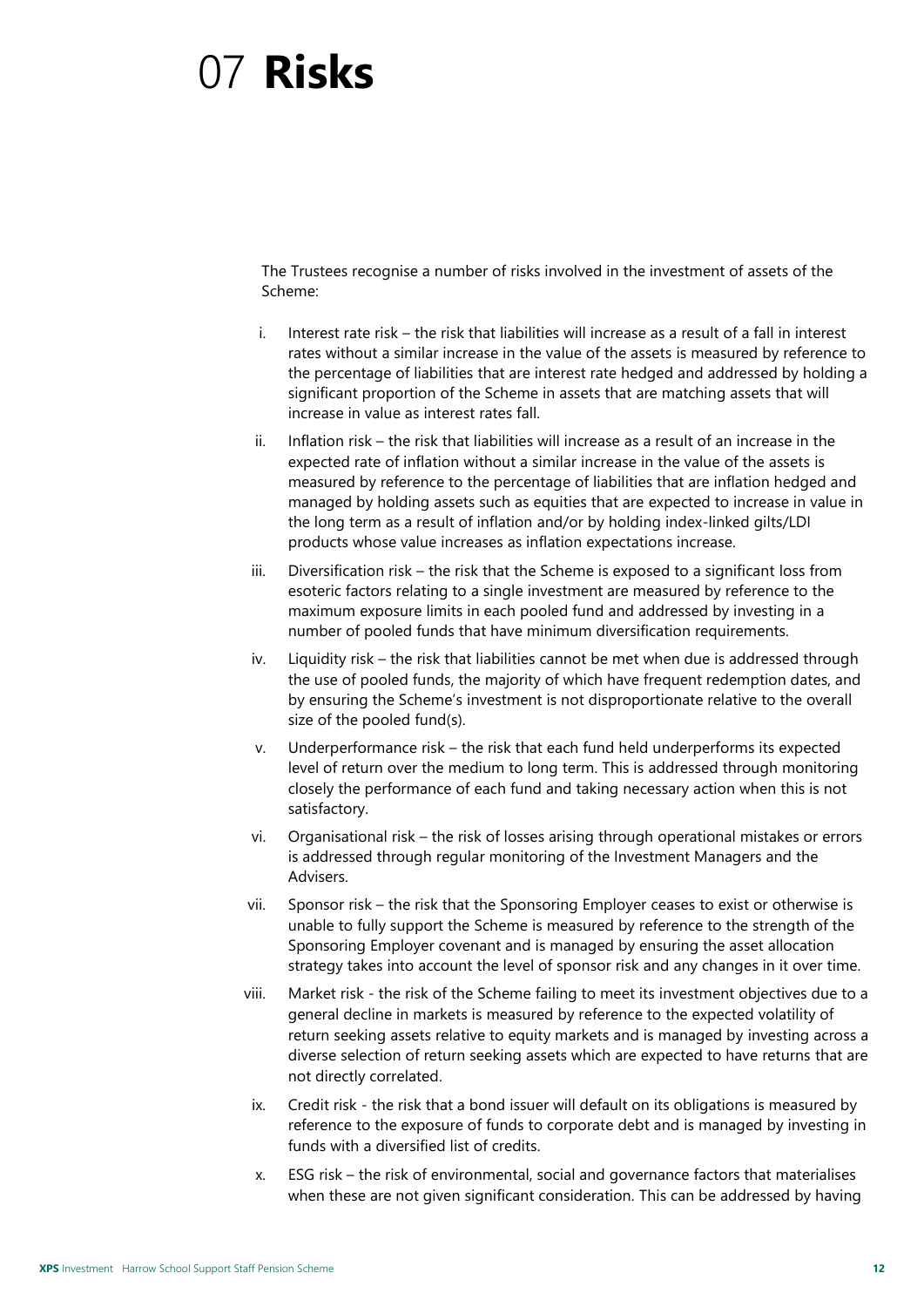a policy whereby such factors should be given appropriate consideration in relation to current and future investment decisions made.

xi. Counterparty risk - the risk that a counterparty fails whilst owing money on a derivative contract is measured by reference to the exposure to such counterparties and is managed by ensuring the Investment Manager(s) chooses counterparties with a strong credit rating.

The Trustees recognise that it is in the nature of return-seeking assets that they may underperform liability matching assets in the short term and accordingly it is possible that the funding position could worsen from one actuarial valuation to the next. The Trustees are prepared to accept this risk because over the longer term the holding of return-seeking assets is expected to improve the funding position.

The Trustees will keep these risks under regular review.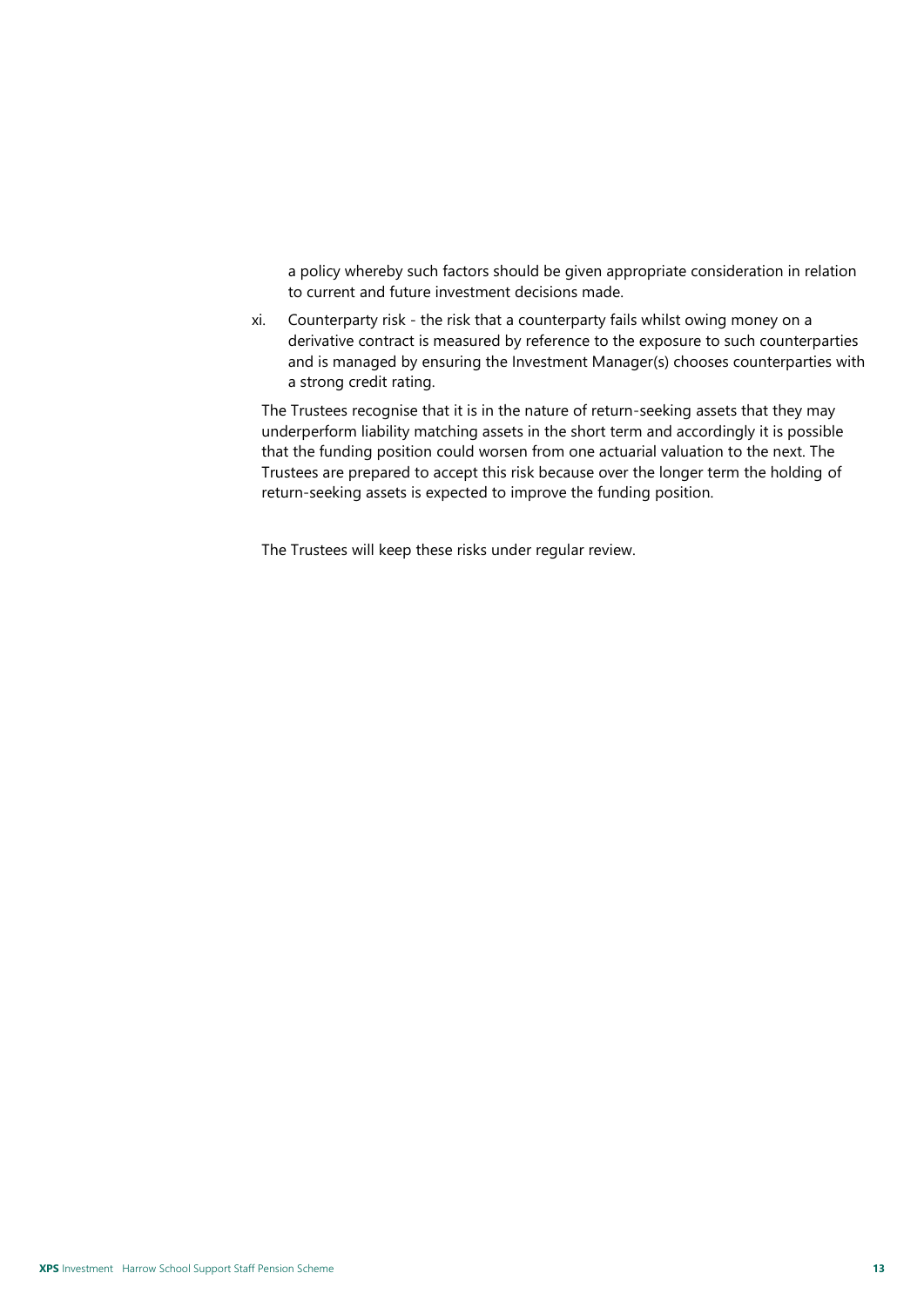# <span id="page-13-0"></span>08 **Other issues**

#### <span id="page-13-1"></span>**08.01 Statutory Funding Requirement**

The Trustees will obtain and consider proper advice on the question of whether the investments are satisfactory having regard to both the investment objectives and statutory funding requirements. The funding position is reviewed periodically by the Scheme Actuary, with a full actuarial valuation every three years.

The Trustees will consider with the Advisers whether the results of these actuarial valuations suggest that any change to investment strategy is necessary to ensure continued compliance with the statutory funding requirement.

#### <span id="page-13-2"></span>**08.02 Environmental, social and governance issues**

The Trustees have determined their approach to financially material considerations over the Scheme's long term funding horizon – including environmental, social and corporate governance ("ESG") factors – by acknowledging that there can be risks relating to them. The Trustees have delegated the ongoing monitoring and management of ESG risks and those related to climate change to the Scheme's Investment Managers. The Trustees require the Scheme's Investment Managers to take ESG and climate change risks into consideration within their decision-making, recognising that how they do this will be dependent on factors including the characteristics of the asset classes in which they invest. In pooled funds the Trustees have limited influence over the managers' investment practices, particularly in relation to those pooled funds which are designed to track an index where the choice of the index dictates the assets held by the manager.

The Trustees will seek advice from the Investment Adviser on the extent to which its views on ESG and climate change risks may be taken into account in any future investment manager selection exercises. Furthermore, the Trustees, with the assistance of the Investment Adviser, will monitor the processes and operational behaviour of the investment managers from time to time, to ensure they remain appropriate and in line with the Trustees' requirements as set out in this Statement. When considering the selection, retention or realisation of investments, the Trustees have a fiduciary responsibility to act in the best interests of the beneficiaries of the Scheme, although it has neither sought, nor taken into account, the beneficiaries' views on matters including (but not limited to) ethical issues and social and environmental impact. The Trustees will review this policy if any beneficiary views are raised in future.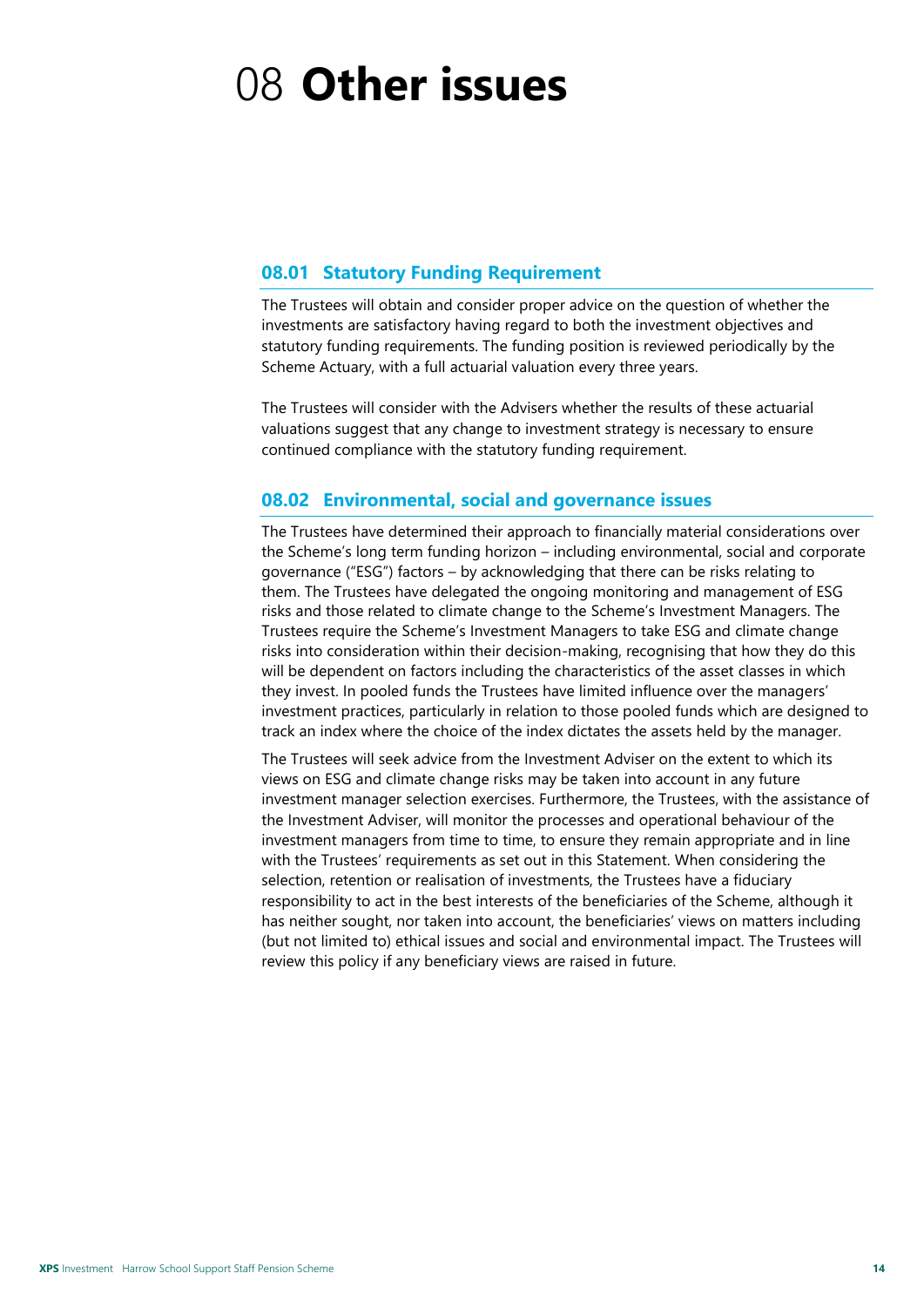#### **08.03 Voting rights**

As the Scheme invests in pooled funds, the Trustees acknowledge that they cannot directly influence the policies and practices of the companies in which the pooled funds invest. They have therefore delegated responsibility for the exercise of rights (including voting rights) attached to the Scheme's investments to the Investment Managers.

The Trustees encourage them to engage with investee companies and vote whenever it is practical to do so on financially material matters such as strategy, capital structure, conflicts of interest policies, risks, social and environmental impact and corporate governance as part of their decision-making processes. The Trustees require the Investment Managers to report on significant votes made on behalf of the Trustees.

<span id="page-14-0"></span>If the Trustees become aware of an Investment Manager engaging with the underlying issuers of debt or equity in ways that they deem inadequate or that the results of such engagement are mis-aligned with the Trustees' expectation, then the Trustees may consider terminating the relationship with that Investment Manager.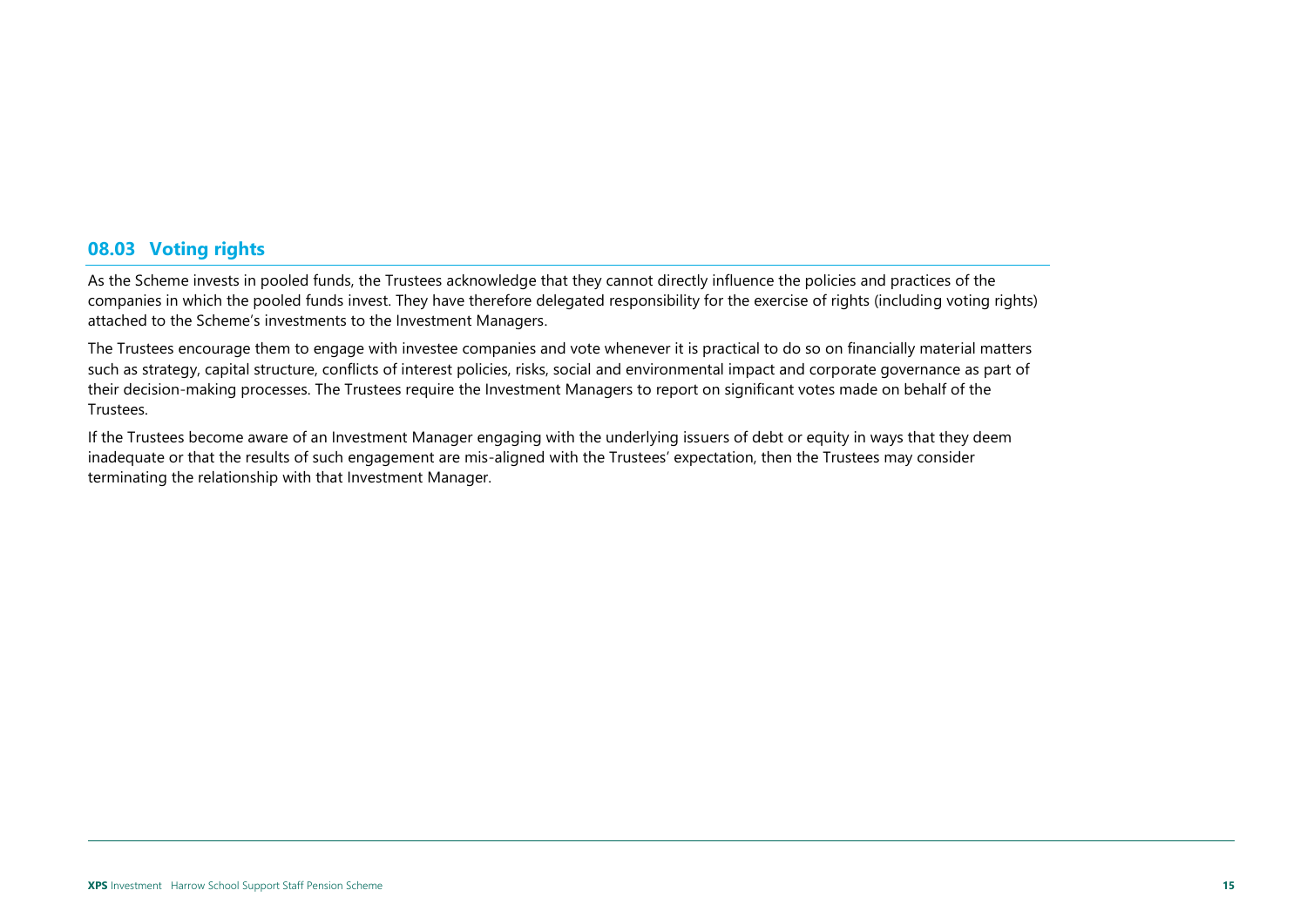# Appendix A: Asset allocation

The Trustees are in the process of implementing a new investment strategy based on the objectives and other key considerations contained within this SIP whereby they draw a distinction between return-seeking and lower risk assets. The investment strategy shown in the table reflects the intended new investment strategy for the Scheme. It cannot be assumed that the investment strategy will be effective from the date at which the SIP has been signed by the Trustees.

| <b>Asset class</b>                        | <b>Fund Name</b>                       | <b>Benchmark asset</b><br>allocation (%) | <b>Active / Passive</b> | <b>Target / Objective</b>                                                                                                                              | <b>Expected return p.a.</b><br>(net of fees) |
|-------------------------------------------|----------------------------------------|------------------------------------------|-------------------------|--------------------------------------------------------------------------------------------------------------------------------------------------------|----------------------------------------------|
| <b>Equities</b>                           | LGIM All-World Equity Index-GBP Hedged | 31.5                                     | Passive                 | To track the performance of the FTSE All-World Index<br>(less withholding tax where applicable) to within +/-<br>0.5% p.a. for two years out of three. | Gilts + $5.0\%$                              |
| <b>Credit</b>                             | LGIM Invt Grade Cp Bnd All Stks Ind    | 12.5                                     | Passive                 | To track the performance of the Markit iBoxx £ Non-<br>Gilts Index to within $+/-0.5\%$ p.a. for two years out of<br>three.                            | Gilts $+ 1.3%$                               |
|                                           | LGIM Over 5y Index-Linked Gilts        | 24.5                                     | Passive                 | To track the performance of the FTSE Actuaries UK<br>Index-Linked Gilts Over 5 Years Index to within +/-<br>0.25% p.a. for two years out of three.     | Gilts - 0.1%                                 |
| <b>Diversified growth</b><br><b>funds</b> | LGIM Dynamic Diversified Fund          | 31.5                                     | Active                  | To outperform the Bank of England Base Rate by 4.5%<br>p.a. over a full market cycle (5-7 years) gross of<br>management fees (4.1% p.a. net of fees).  | Gilts $+4.0%$                                |

<span id="page-15-0"></span>At the timing of signing this document the Trustees had decided to hold 5% of the Scheme's assts in cash, which will be used to help pay benefits over a number of months, before giving rise to the allocations *shown above.*

*Expected returns are based on XPS Investment's asset class assumptions as at 30 June 2020.*